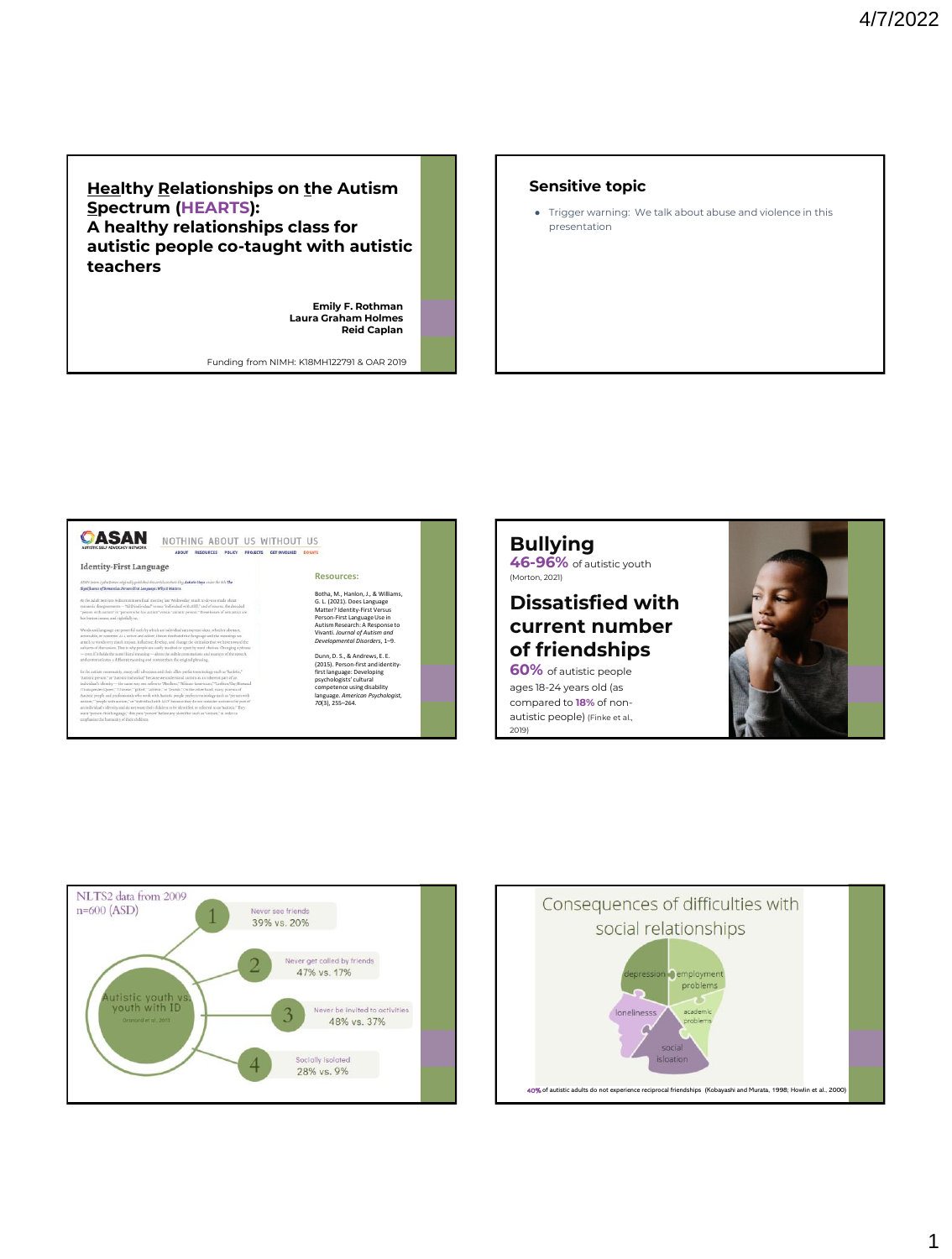### **Most autistic people experience sexual attraction**

The idea that most autistic people are asexual has been debunked(Kelaher, 2015)

> • 5% of autistic men and 15% of women feel no sexual attraction (compared to 1-2% of controls) (Dewinter, De Graf & Begeer, 2017)

- The idea that many autistic people feel same-gender attraction is supported
	- 18% of autistic men and 44% of autistic women feel some same-gender attraction (Dewinter, De Graf & Begeer, 2017)
- UCLA Peers
- SDARI
- Skills Streaming
- Social Stories
- MASSI
- Sensory Enrichment Therapy • Sense Theater

# **Social skills interventions**

- **(N=16)**
- Transitioning Together
- SOSTA-FRA
- Reciprocal Imitation Training
- KONTAKT • The Access Program
- Alvin model of free improvisation
- Superpower Glass Intervention
- Social Tools and Rules for Teens
- Mind Reading (computer software)

#### **What are social skills?**

# **Social skills** facilitate interaction and communication with others and may be verbal nor nonverbal.

- **Examples** of social skills include:
- Initiate a conversation • Take turns in conversation
- Make eye contact
- Ask open-ended questions
- Express interest in the other person
- Do not interrupt during a conversation
- Respect personal space bubble

### **What are healthy relationship skills?**

**Healthy relationship skills** encompass the knowledge, competencies and abilities to initiate, maintain, and—if necessary—end friendships and intimate partnerships.

**Examples** of healthy relationship skills include:

- Knowledge about what counts as abuse • Recognizing equitable and respectful behavior
- Communicating and respecting boundaries, including sexual consent
- Ability to communicate affection and attraction in a mutually-acceptable way
- Resolving conflict and problem-solving
- Having difficult conversations
- Knowledge about how to end relationships



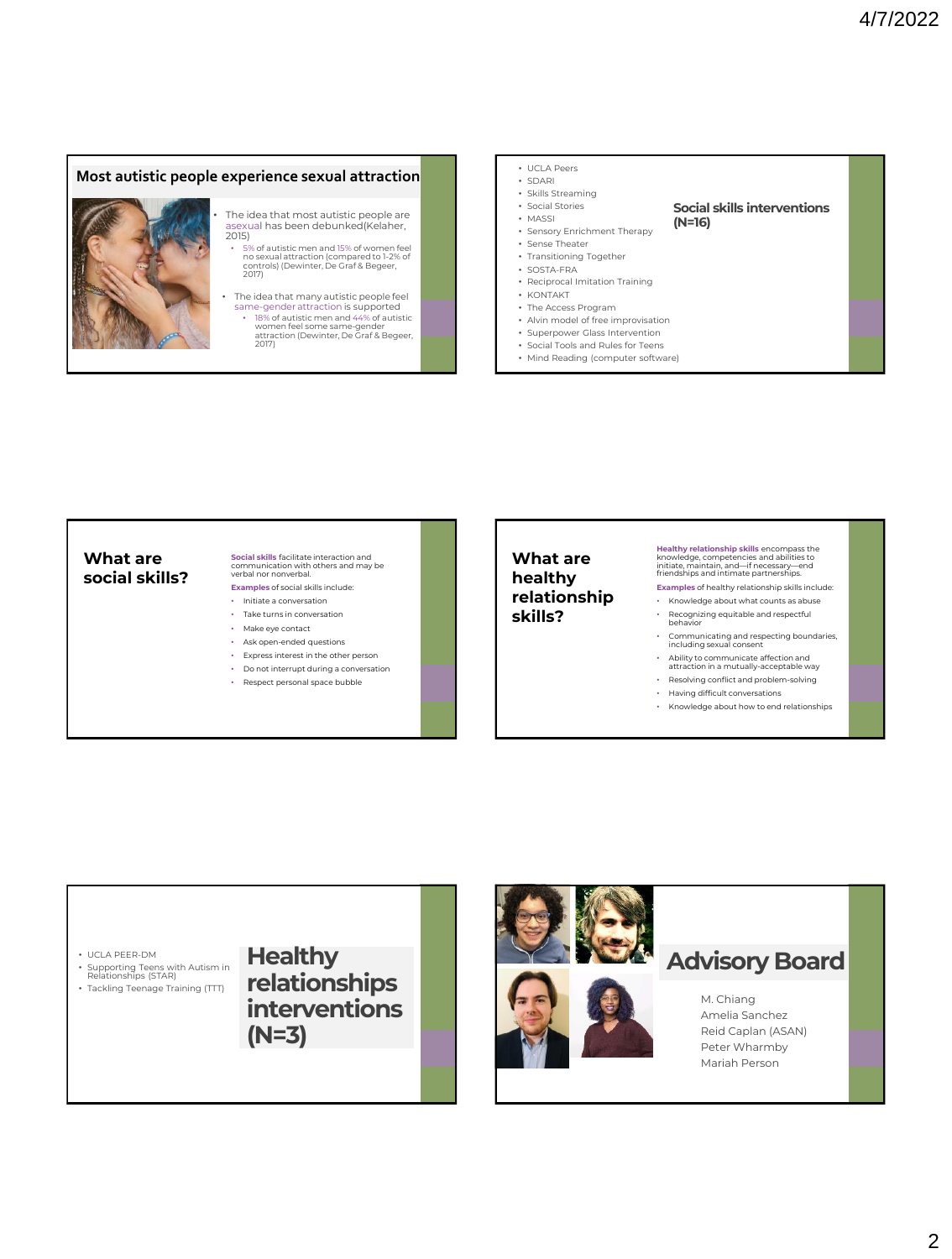





# HEARTS Teacher qualifications

(a) prior experience using dating apps;

- (b) comfort discussing contemporary dating and sexual relationship topics including polyamory, kink, same-sex sexuality, pornography, and asexuality
- (c) a commitment to anti-racist, anti-ableist, and gender and sexual minority supporting practice
- (d) firsthand experience making friends, ending friendships, falling in love, and ending a serious intimate partnership;
- (e) prior experience facilitating group discussions online and familiarity with Zoom; and

(f) capacity to attend HEARTS-related supervision meetings weekly.

# **Deficit model vs.**

**neurodiversity perspective**



# **22-year-old non-binary participant Theme 2: Overcoming anxiety rooted in bad prior experiences**



"I've grown up being taught, often pretty explicitly, that the way I interact with people is wrong and there is something wrong with me, and so I avoid interacting with others because I've internalized that so thoroughly… Like, our 'social anxiety' is not always an unfounded fear."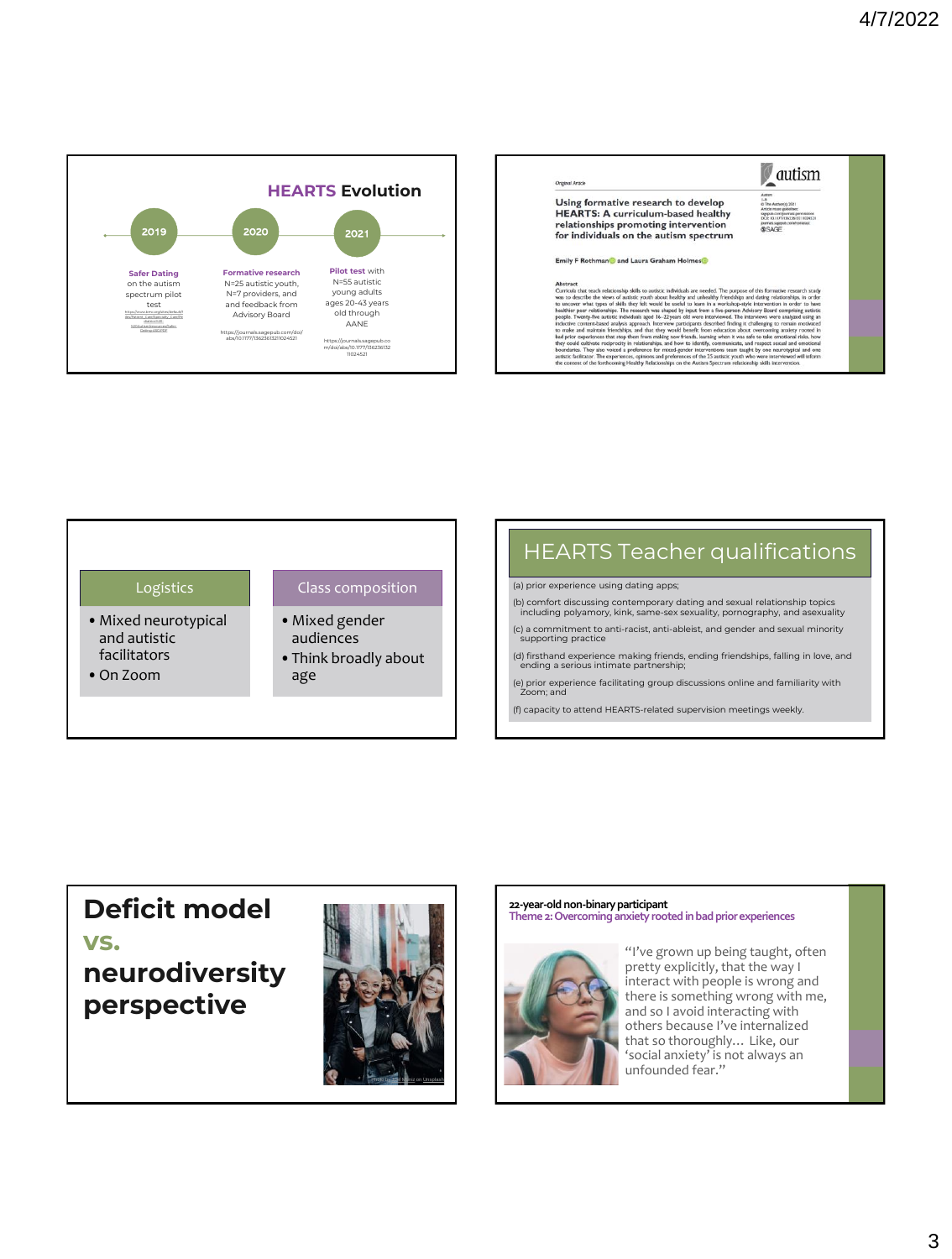

| Session Theme  |                                | <b>Topics</b>                                                                                                    |
|----------------|--------------------------------|------------------------------------------------------------------------------------------------------------------|
| 1              | Defining healthy relationships | -Healthy vs. unhealthy relationships                                                                             |
|                |                                | -Warning signs of unhealthy relationships                                                                        |
| $\mathcal{P}$  | Launching new relationships    | -Developing curiosity in other people<br>-Active listening                                                       |
| 3              | Neurohealth for relationships  | -Fight, flight or freeze responses<br>--Why eating, sleeping, exercising are important                           |
| $\overline{4}$ | Meeting new people             | -How to meet people<br>-Perspective-taking<br>-Handling jealousy                                                 |
| 5              | <b>Boundaries</b>              | -Understanding boundaries<br>--Renegotiating boundaries<br>-Apologizing and accepting apologies                  |
| 6              | Ending relationships           | -Domestic violence and sexual assault hotlines<br>-Signs a relationship should end<br>--How to end relationships |







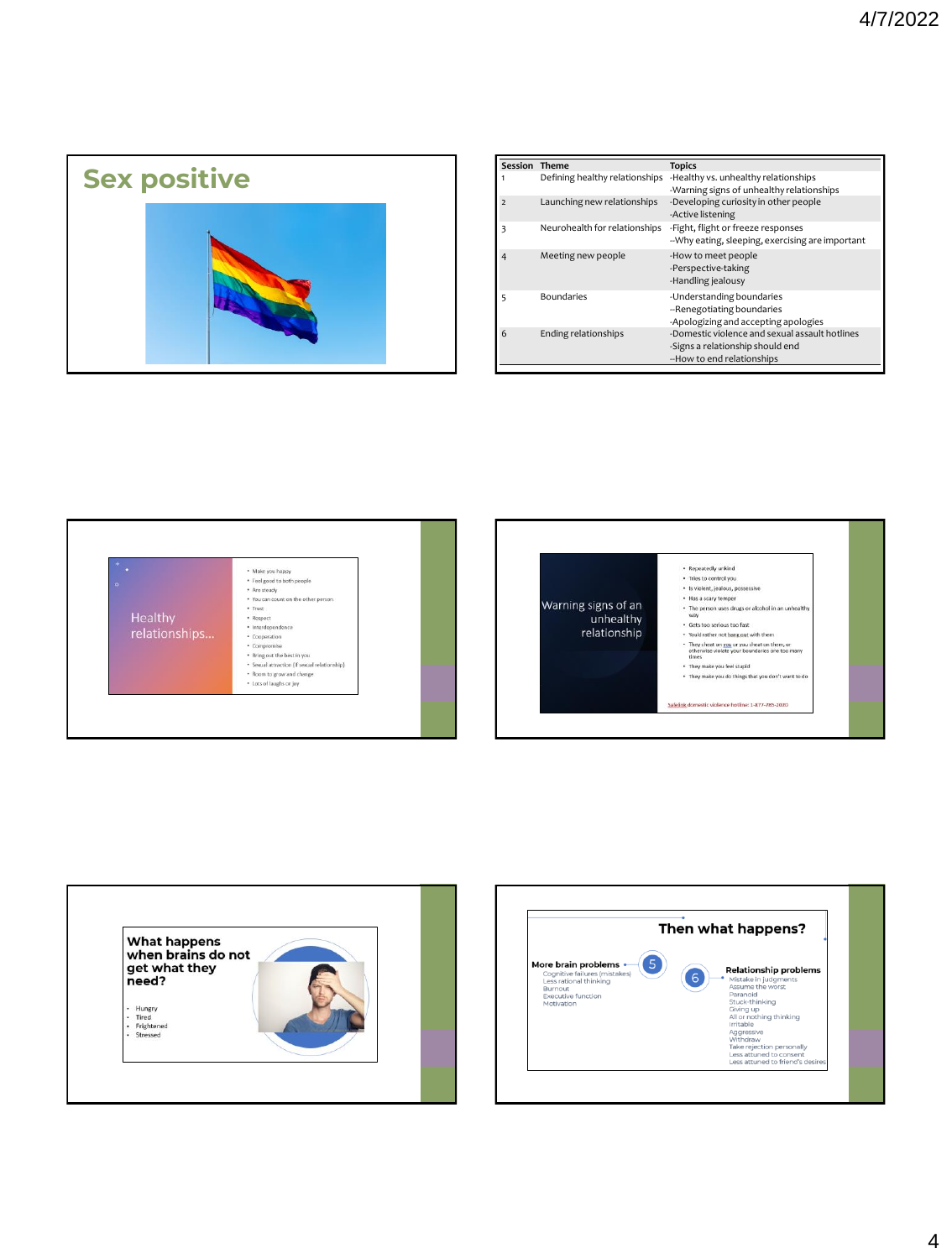| Step 1: A simple text             | . Hey, how have you been?<br>I haven't talked to you in forever!<br>. I was just thinking about you when I watched<br>The Office the other day!          |
|-----------------------------------|----------------------------------------------------------------------------------------------------------------------------------------------------------|
| Step 2: Expand the conversation   | Ask deeper questions<br>Ask about their current situation                                                                                                |
| Step 3: Share a few key updates   | Stay positive!<br>New job or home?<br>New author or hobby or passion<br>or food?                                                                         |
| Step 4: Bring up good memories    | . I still think about the fun we had with that<br>Office marathon!<br>I have never met anyone else who has that<br>special way of bowling that you have. |
| Step 5: Make a plan for next time | Get together; when, where how?<br>Ok if not too specific the first time you text                                                                         |

| "How can we<br>make this<br>work?" | Say your problem.<br>11<br>2) Acknowledge their side.<br>3) Ask how to make it work. |
|------------------------------------|--------------------------------------------------------------------------------------|
|                                    | <b>Example:</b>                                                                      |
|                                    | 1: I've been feeling frustrated about doing<br>most of the chores at home.           |
|                                    | 2: I understand that you are busy, but I'd like<br>to share the chores.              |
|                                    | 3: How can we make this work?                                                        |







# **Research study (N=55)**

- One-group pre/post test design
- All procedures approved by the IRB at Boston University • Participants registered for HEARTS through the
- organization AANE
- Used valid and reliable survey measures
- Qualitative feedback on class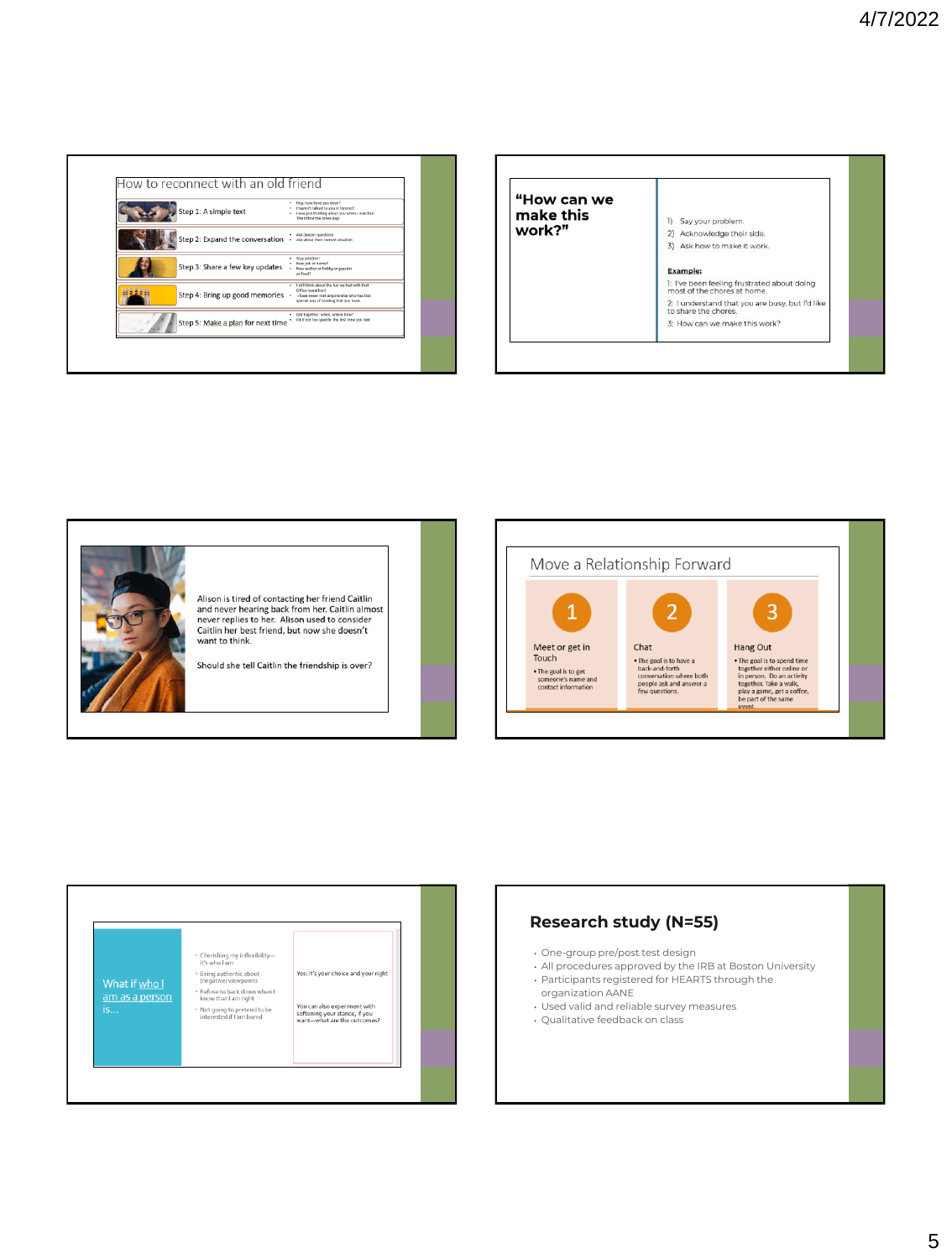# autism Healthy Relationships on the Autism<br>Spectrum (HEARTS): A feasibility<br>test of an online class co-designed<br>and co-taught with autistic people Emily F Rothman<sup>i (O</sup>, Laura Graham Holmes<sup>2</sup>,<br>Reid Caplan<sup>3</sup>, Melody Chiang<sup>4</sup>, Brandy Haberer<sup>4</sup>,<br>Nick Gallop<sup>4</sup>, Rabindra Kadel<sup>1</sup>, Mariah Person<sup>4</sup>,<br>Amelia Sanchez<sup>4</sup>, Emily Quinn<sup>1</sup> and Peter Whar and preliminary efficients<br>(N=55). The contents es - to--syears one (v= >>). The contem or one meanury wears<br>ormative research with 25 autostic individuals, and developed colli<br>distic self-advocates. Pifty-five autosic people participated in Hea<br>d pre- and post-surveys. east pre- and post-surveys. Ine stop yound matter was<br>entire, Pairing an autristic and non-autristic person to co-<br>thoughts (p  $\leq$  0.05), involvement in disting abuse in int<br>and rejection sensitivity (p  $\leq$  0.001)). P

## **Participant satisfaction**

participants scored the class as a **3** (on a scale from 1 to 10, with 1 representing the best)

**27%** reported that the workshop improved their ability to meet new people

**60%** reported improved their ability to have healthy relationships **60%** reported that the workshop taught them how to improve their relationships

## **HEARTS study participants (N=55)**

- 20-43 years old
- 80% White, 7% Multiracial, 6% Black, 6% Asian
- 55% female, 31% male, 11% non-binary
- 6 had an intellectual disability
- 47% lived with parents
- 56% were employed
- 82% had diagnosis of anxiety
- 76% had diagnosis of depression
- 46% had ADD or ADHD
- 26% had PTSD

## **HEARTS outcomes**

#### Increase

- Flourishing
- Coping
- Social motivation

#### Decrease

- Hostile automatic thoughts
- Dating abuse
- Emotional dysregulation
- Rejection sensitivity





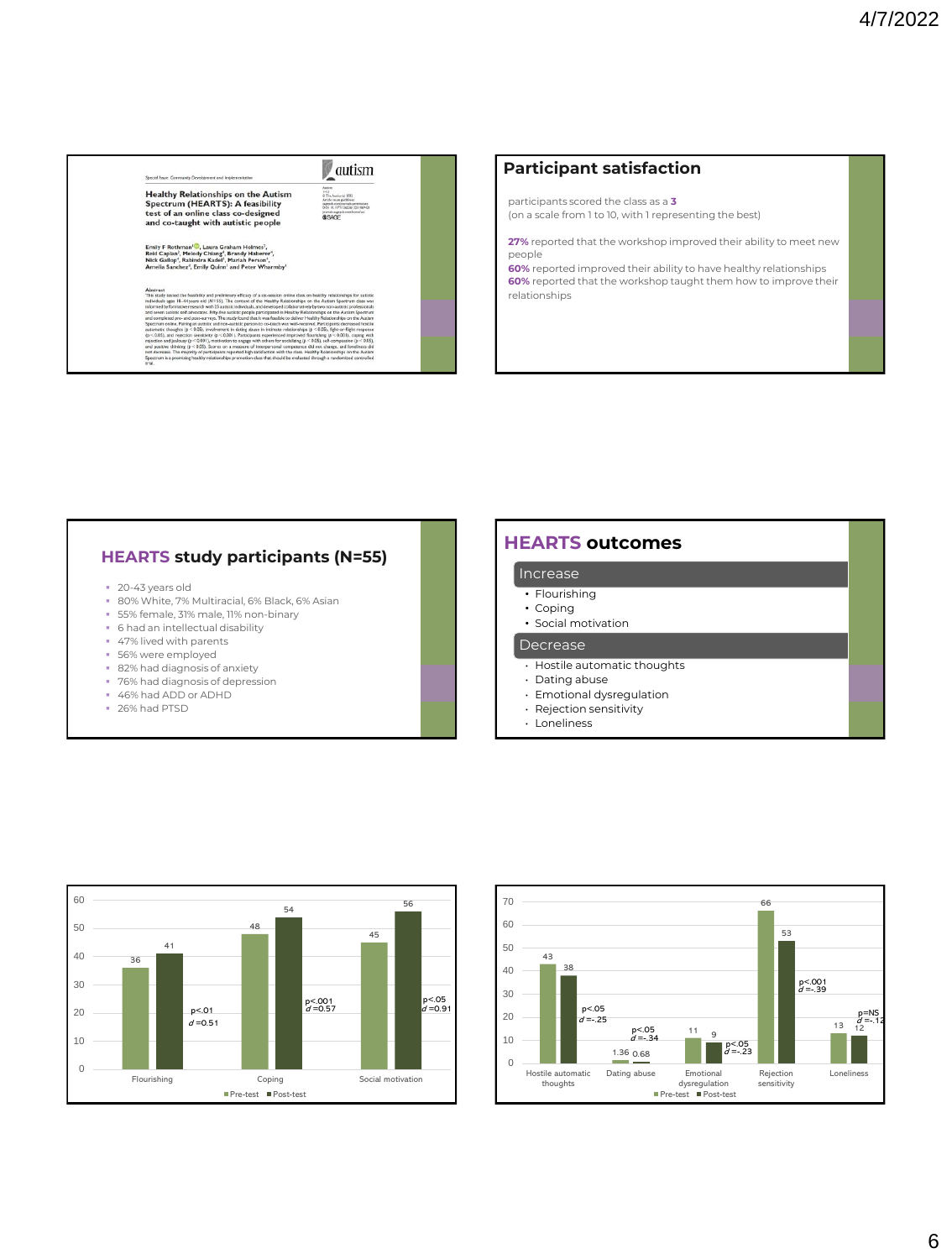## **HEARTS feedback**

|<br>"I was grateful that there was an autistic<br>| moderator"

"I liked that a person on the spectrum<br>was...teaching the class. It's nice to<br>have someone on the spectrum talk<br>about their own experiences and how<br>they handle certain situations."

### **Participant critique**

(1) there were too few sessions and too much material (2) some topics felt less relevant to some students, and they felt bored during those (3) frustrations with the way that some participants used the chat feature on Zoom

### **Laura's reflections**

(1) What it was like to work with the Advisory Board (2) What it was like to co-teach with an autistic teacher

### **Reid's reflections**

(1) What it was like to be on the Advisory Board and work with this research team

(2) Thoughts about the HEARTS class